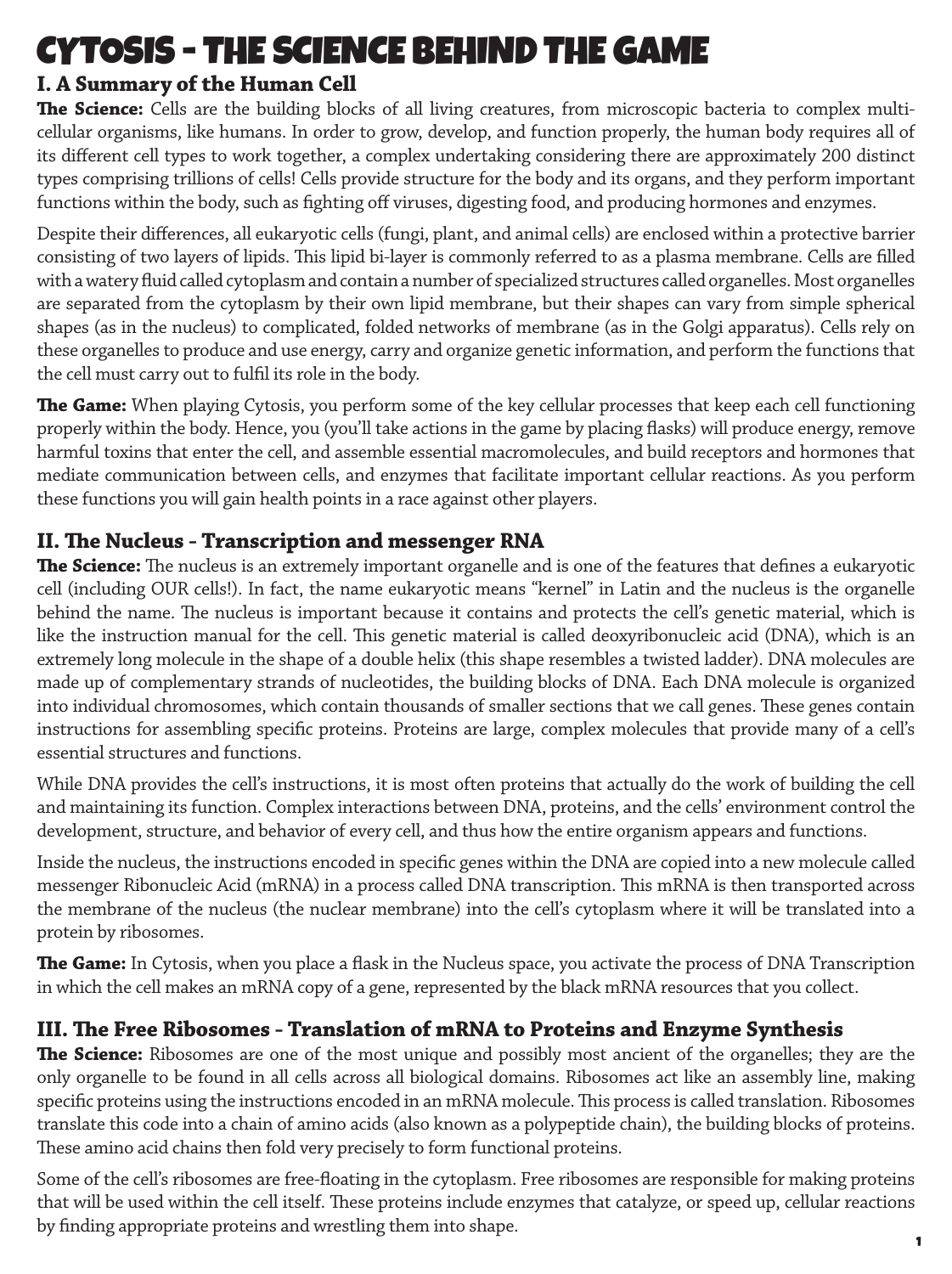**The Game:** In Cytosis, placing a flask on the Free Ribosome spot triggers mRNA translation, allowing you to exchange one or more mRNA (black resources) for one or more proteins (red resources).

#### **IV. The Smooth ER - Lipids, Steroid Hormone Synthesis, and Alcohol Detoxification**

**The Science:** The Endoplasmic Reticulum (ER) is an extensive network of tubular membranes connected to the plasma membrane of the nucleus. The ER functions as a factory: it manufactures, packages, and transports products throughout the cell. It also comes in two varieties: smooth and rough. The Smooth ER (SER) has a smooth appearance under a microscope due to the lack of ribosomes on its surface.

One of the main functions of the SER is manufacturing lipids (fats), which are important components of cell membranes. In some cells, the SER is responsible for manufacturing steroid hormones (e.g., cortisol, testosterone, estrogen, progesterone). In liver cells, the SER is responsible for detoxifying metabolic products, drugs, and alcohol into safe, water-soluble by-products. Everything produced by the SER is packaged and transported to the Golgi apparatus within transport vesicles, which are small parcels of cytoplasm surrounded by plasma membrane.

**The Game:** In Cytosis, when you place a flask on a SER Lipid Synthesis spot, you produce Lipids (yellow resources), adding these to your personal resource stock. If you place a flask on the SER Steroid Hormone Synthesis spot, one of two processes is activated: ATP can be spent to detoxify alcohol (Alcohol Detoxification Card), or you may begin building a steroid hormone by placing Lipids from your personal resource stock onto one of your Transport Vesicle Disks, readying it to be transported to the Golgi Apparatus.

#### **V. The Rough ER - Synthesis of Protein Hormones and Receptors**

**The Science:** The Rough ER (RER) is an extension of the smooth ER that appears 'rough' under a microscope because it is covered with ribosomes. These ribosomes produce amino acid chains that are then folded into precise protein structures and transported either within or out of the cell, depending on the protein's function. Some proteins (like insulin) function as a type of signaling molecule that allows distant cells in the body to communicate, called a hormone.

To aid in communication, other proteins called cell-surface receptors are embedded in the plasma membrane to receive messages from specific extracellular signaling molecules, such as hormones. When a protein hormone docks with a receptor (imagine a sort of handshake), it triggers a signal inside the cell, causing a specific response.

**The Game:** In Cytosis, when you place a flask on the Rough ER, you trigger the process of translation, turning mRNA resources into protein resources. You must place a transport vesicle on an available RER location and then exchange mRNA (black resources) for protein(s) (red resources). Protein(s) from this process are required to complete any of the Protein Hormone cards, Protein Hormone Receptor cards, and Steroid Hormone Receptor cards.

#### **VI. The Golgi Apparatus - Modifying Hormones and Receptors**

**The Science:** The Golgi apparatus (GA) receives newly formed proteins from the RER via transport vesicles and sends completed proteins to their intended destination, essentially functioning as a "post office". The GA is generally situated near the RER and receives the bulk of proteins produced by the RER, including enzymes, hormones, receptors and neurotransmitters.

The GA checks each protein for accuracy; if a protein is incorrectly folded it will be degraded later on by the cell. Correctly folded proteins are sorted into new vesicles and processed according to their "mailing" labels. At this stage, some proteins undergo modifications and/or further labelling through the addition of carbohydrates and lipids, also known as post-translational modifications. These modifications can change a protein's chemical structure or activate a hormone, thus making it ready for use by the cell.

**The Game:** By placing a flask at the GA, you can move your Transport Vesicle Disk from either the SER or the RER and then add a carbohydrate (green resource) or lipid (yellow resource) as indicated on the Hormone or Receptor Cell Component Card you are working to complete.

#### **VII. The Plasma Membrane - Exocytosis of Hormones and Receptors**

**The Science:** The plasma membrane is a flexible barrier that encloses all cells and many organelles, protecting them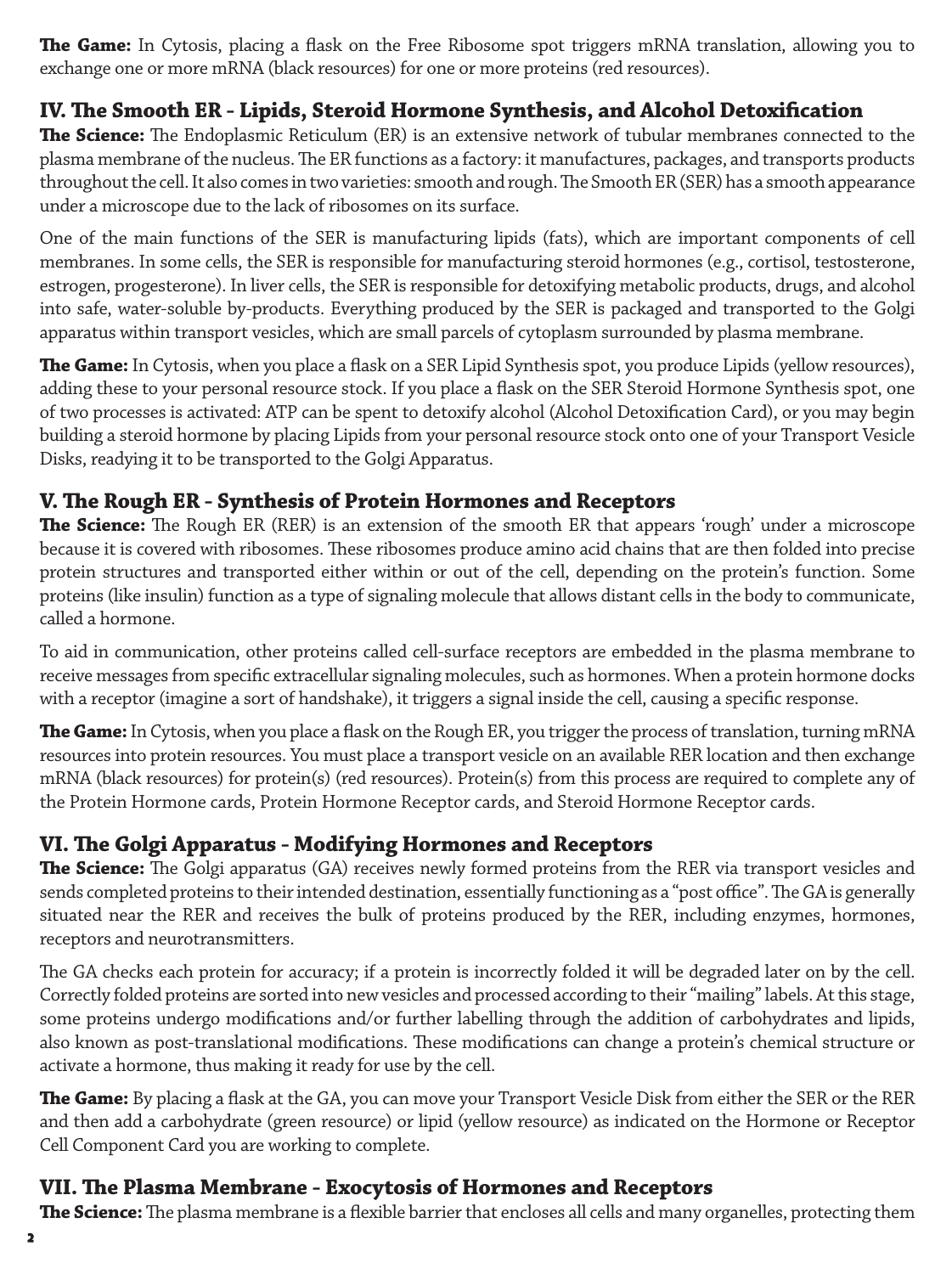from their surroundings. The plasma membrane is a lipid bilayer embedded with proteins. These proteins perform many critical functions, such as transporters to ferry molecules across the membrane or receptors to relay messages into the cell. The plasma membrane is also where cells release molecules, such as hormones, through a process called exocytosis. Hormones are packaged into transport vesicles inside the cell and transferred to the plasma membrane where the vesicle will fuse with the membrane and release its contents into the outside environment. Once outside the cell, hormones can bind to receptors on the surface of other cells. Likewise, receptors are delivered to the plasma membrane in transport vesicles that fuse with the plasma membrane, but the receptors remain embedded in the membrane ready to detect and relay signals from outside the cell.

**The Game:** In Cytosis, once you have added all the necessary macromolecule resources to your Transport Vesicle Disk (according to the Cell Component Card you're trying to complete), you then place a flask on an available Plasma Membrane Exocytosis space and move your loaded Transport Vesicle Disk from the Golgi apparatus to the outside of the cell, mimicking the process of exocytosis. This completes the process of synthesizing and delivering a receptor or hormone (according to your Cell Component Card) and allowing you to score health points.

#### **VIII. The Plasma Membrane - Import of Carbohydrates through the Glucose Transporter**

**The Science:** Transporters are proteins embedded in a cell's plasma membrane and are responsible for actively ferrying molecules across the membrane. There are many different types of transporters and each is highly specialized to transport specific molecules or classes of molecules.

For example, Glucose is an essential molecule in our bodies and in our cells. Glucose is either absorbed from food by the small intestine or it is made in the liver, then released into the bloodstream for distribution to cells all over the body. A type of transporter called a glucose transporter brings glucose and other carbohydrates into cells. These transporters are crucial for a cell's survival because glucose is the primary fuel for making ATP, the cell's key energy transfer molecule. However, transporters do not work for free, and a cell must spend ATP to actively move molecules into the cell. The amount of glucose the transporters bring into a cell is controlled by many factors, including the hormone insulin and the concentration of glucose already in the cell.

**The Game:** In Cytosis, you can import carbohydrates (green resources) into the cell by placing a flask on a Glucose Transporter spot on the Plasma Membrane. For every ATP spent, you will gain the same amount of carbohydrates.

### **IX. The Mitochondria - ATP Production**

**The Science:** Mitochondria are known as the "powerhouses of the cell" and are responsible for producing energy in a form the cell can use. We get our energy from the food we eat, but for our cells to actually use the energy stored in food, especially carbohydrates, it must be converted into an energy carrying molecule called adenosine triphosphate, or ATP. Almost everything that your body does is a result of a chemical reaction, and ATP is the molecule that fuels those reactions. This makes ATP an essential molecule for all of life.

Mitochondria are able to produce ATP through a series of chemical reactions (i.e., cellular respiration) that convert the energy stored in molecules such as proteins, carbohydrates, and lipids into ATP. The number of mitochondria in a cell depends on the cell type; for example, muscle cells require more energy to function and will often have up to 2000 mitochondria in a single cell!

**The Game:** In Cytosis, you make ATP by placing a flask on the Mitochondria space. You can either gain 2 or 3 ATP tokens without using any carbohydrates (green resource), or you can gain up to 6 ATP by spending one carbohydrate. Fun fact: in a real cell, one molecule of glucose would actually produce about 32 molecules of ATP!

#### **X. The Laureates in Biology, Grey Flasks, and the Cell Component Card Area**

**The Science:** The Nobel Prize is given to recipients to recognize significant contributions in many fields, e.g., Chemistry, Literature, Peace, etc. Nobel Prizes in Physiology or Medicine have been awarded since 1901 by the Karolinska Institute in Sweden to scientists who develop an important new technique or explain a specific aspect of biology. Each recipient earns the title "Laureate".